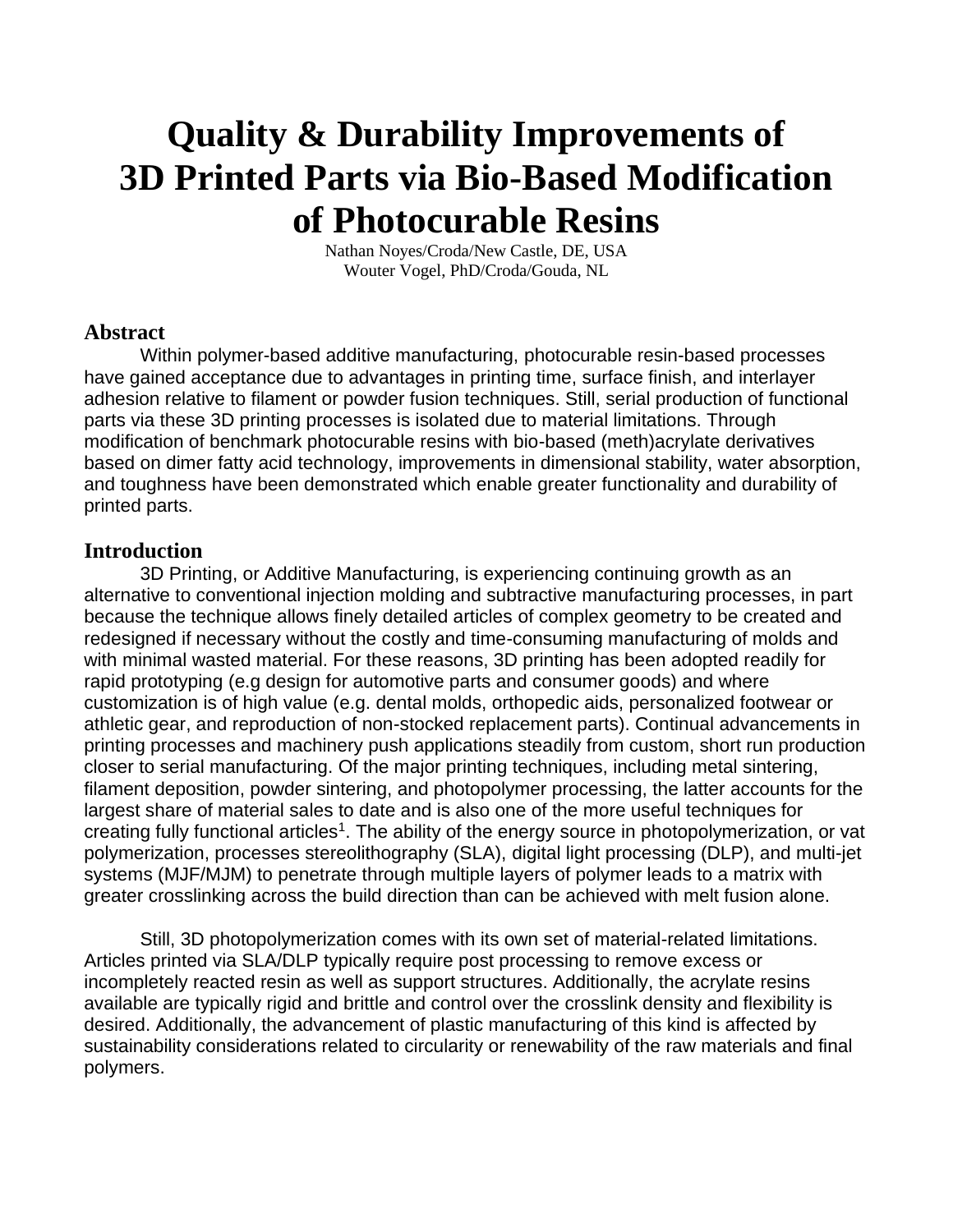Infusing of bio-based resins have gain considerable interest over de last years with acrylated soybean oil as an example. Also, bio-based (meth)acrylate functional derivatives of specialty dimerized fatty acids have arisen as a platform technology capable of improving on these limiting performance factors. The underlying building block is a branched C<sub>36</sub> diacid which, when incorporated into a resin, introduces flexibility, improves melt flow and wetting for interlayer adhesion, and increases durability through reduction in water/chemical absorption. A series of dimer diacrylates have also shown exceptional conversion rates and dimensional stability in 3D printing and post-curing.

#### **Cure Conversion and Dimensional Stability**

A variety of acrylate and methacrylate monomers and oligomers may be utilized in photopolymer printing. It is generally observed that acrylate components are quick to react<sup>2</sup>, but that methacrylate components result in polymers with improved mechanical and tensile proprieties, comparatively<sup>3</sup>. For this reason, dimethacrylates are typical components of a resin formula. High molecular weight dimethacrylates or lesser functional monomers have been shown to reduce shrinkage – a factor critical in additive manufacturing - during photopolymerization due to a lower relative concentration of reactive sites, but may contribute to incomplete conversion to polymer. Unreacted monomer is both an occupational risk to users and detrimental to the aesthetics, durability, and biocompatibility of printed articles<sup>4</sup>. Additionally, traditional high molecular weight dimethacrylates are often of a high viscosity, which impedes on printability, as conventional printing with UV resins have a viscosity range of 1-10 Pa s.

Irregularly structured C<sup>36</sup> dimer acid derived diacrylates with their aliphatic hydrocarbon core and low crystallinity maintain a low monomer viscosity, high conversion rate, and minimal shrinkage. Such dimer diacrylates can and have been prepared by several synthetic routes, including the series described in Figure 2, prepared by Trujillo-Lemon, et al from hydrogenated dimer acid<sup>5</sup>. The dimer acid may be additionally functionalized or polymerized prior to acrylation to enable formulation versatility.



*Figure 1*. Generalized structure of dimer acid, dimer diol, and polyester polyol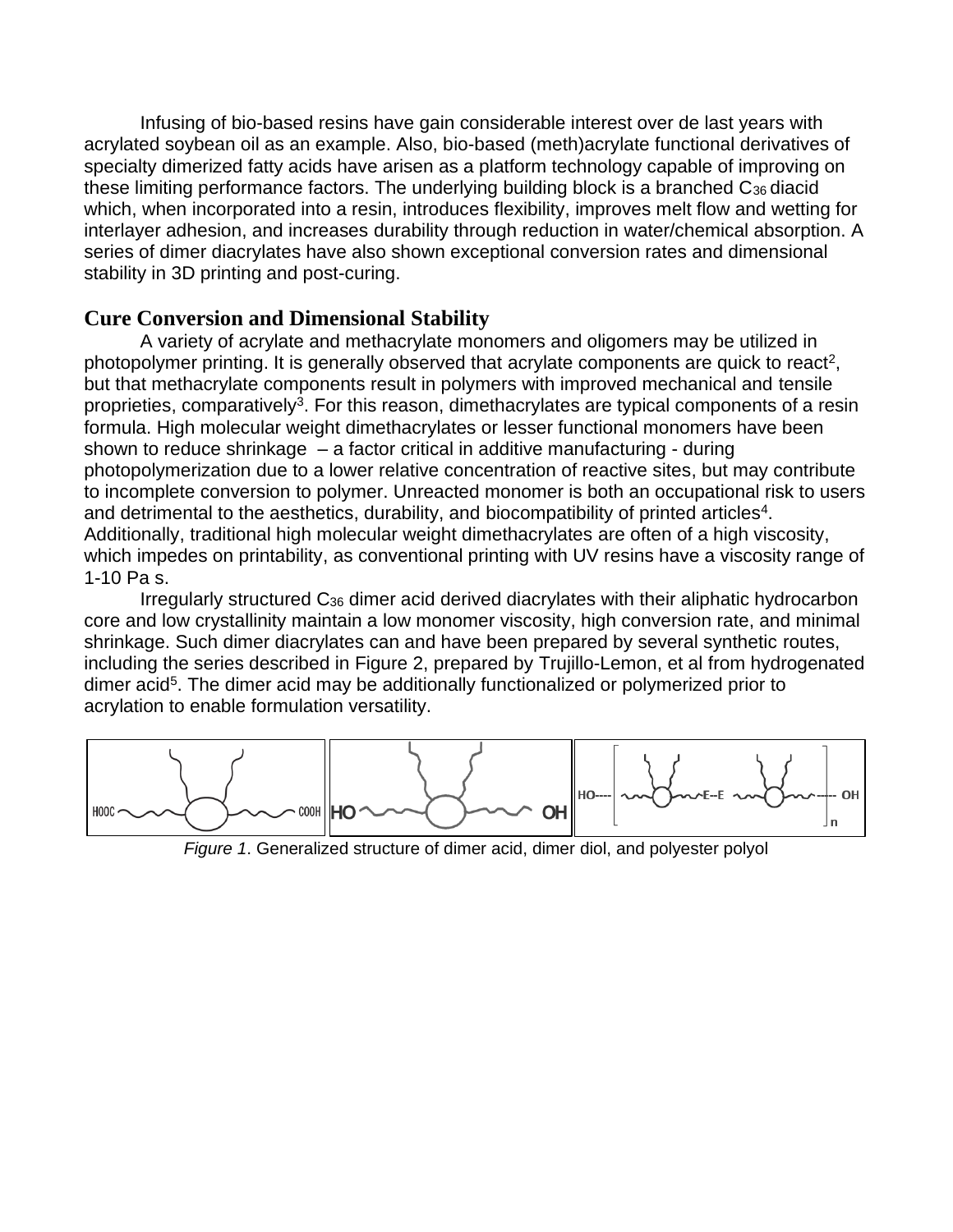

*Figure 2*. Dimer dimethacrylate structures

| <b>Monomer</b> | <b>Molecular</b><br>Weight<br>(g/mol) | <b>Viscosity</b><br>(Pa.s) | <b>Double</b><br><b>Bond</b><br>conc.<br>(g/mol) | <b>Conversion</b><br>(%) | Shrinkage at<br><b>Conversion</b><br>$(\%)$ | <b>Shrinkage</b><br><b>Normalized</b><br>to Full<br><b>Conversion</b> | <b>Polymer Water</b><br>Sorption (%) |
|----------------|---------------------------------------|----------------------------|--------------------------------------------------|--------------------------|---------------------------------------------|-----------------------------------------------------------------------|--------------------------------------|
| <b>EBDMA</b>   | 554                                   | 1                          | 4.0                                              | $84 \pm 2$               | 6.0                                         | 7.1                                                                   | $0.7 \pm 0.03$                       |
| <b>TEGDMA</b>  | 286                                   | 0.008                      | 7.5                                              | $83 \pm 1$               | 13.0                                        | 15.7                                                                  | $5.15 \pm 0.06$                      |
| <b>Bis-GMA</b> | 512                                   | 700                        | 4.5                                              | $65 \pm 2$               | 6.6                                         | 10.2                                                                  | 3.5                                  |
| <b>UDMA</b>    | 571                                   | 10                         | 3.9                                              | $80 \pm 2$               | 5.6                                         | 7.0                                                                   | $2.9 \pm 0.4$                        |
| <b>HDDMA</b>   | 254                                   | 0.007                      | 7.8                                              | 76                       | 10.7                                        | 14.1                                                                  | $0.58 \pm 0.02$                      |
| <b>TDDMA</b>   | 366                                   | ۰                          | 5.1                                              | 94                       | 10.1                                        | 10.7                                                                  | 0.11                                 |
| DA-I           | 673                                   | 0.61                       | 2.7                                              | $100 \pm 0$              | 4.4                                         | 4.4                                                                   | $0.005 \pm 0.002$                    |
| <b>DA-II</b>   | 786                                   | 0.72                       | 2.5                                              | $94 \pm 2$               | 2.4                                         | 2.6                                                                   | $0.010 \pm 0.002$                    |
| <b>DA-III</b>  | 843                                   | 2.2                        | 2.4                                              | $98 \pm 2$               | 5.6                                         | 5.7                                                                   | $0.009 \pm 0.002$                    |
| <b>DA-IV</b>   | 849                                   | 2.7                        | 2.4                                              | $92 \pm 2$               | 3.7                                         | 4.0                                                                   | $1.80 \pm 003$                       |

*Table 1.* Monomer Properties and Conversion Characteristics of Dimer Diacrylates and Common Monomers **(Trujillo-Lemon, 2006)**

In the homopolymerization of the traditional monomers (carried out with visible light activation and camphorquinone and ethyl 4-N,N-dimethylaminobenzoate catalysts), higher conversion rates correlated roughly with greater shrinkage. Despite all the tested dimer diacrylates polymerizing to a greater degree than the other monomers, shrinkage remained low due in part to lower initial double bond concentrations.

### **Mechanical Improvements**

For analysis of dimer diacrylates in a formulated resin, a high bio-based content resin derived from epoxidized soybean oil was selected. Specifically, the chosen resin (referred to here as Bio-Resin) is a 76% bio-based a mixture of acrylates and methacrylates , determined to meet viscosity requirements for 3D printing, and possess a higher deformation energy than some industrial standard SLA resins<sup>6</sup>. One such standard commercially available clear prototyping resin (StdPR48) is included for comparison. To this resin, fractions of two dimer acrylates were compounded. The first, an acrylate of high purity, fully amorphous dimer diol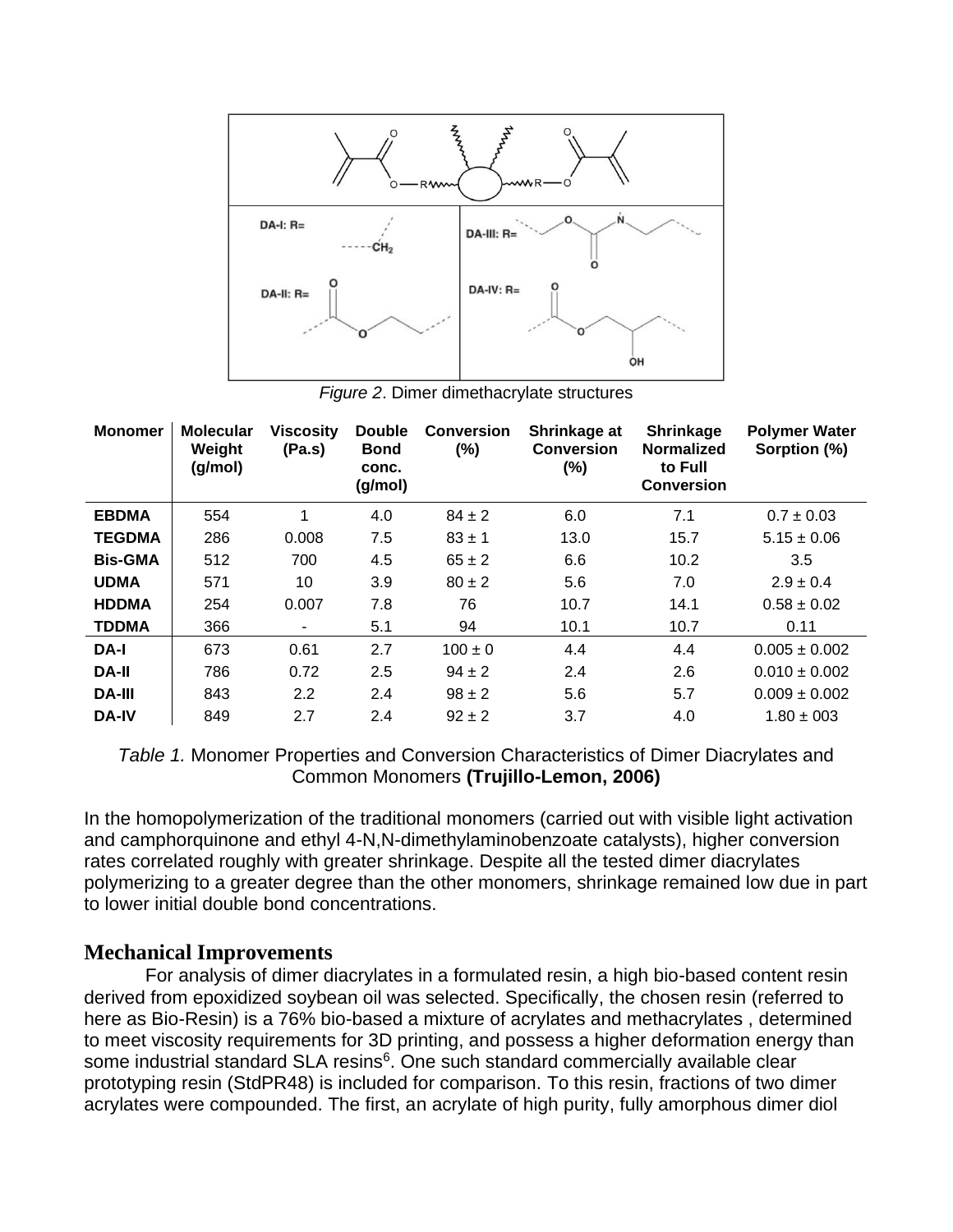(DDA). The second, an acrylate of a bio-based amorphous polyester polyol dimer-based diacrylate (pre-polymer, named PPDA).



Printed tensile bars were tested in the z-direction for mechanical properties.



A minority addition of dimer diol acrylate improved the modulus of the bio-resin, to greater than that of the standard reference acrylic resin, with reductions in modulus observed with the amorphous variant of higher molecular weight. Strain at break also decreased with addition of the bio-based building block. Elongation at break increases in all cases, with the most dramatic increases observed with larger fractions of polyester polyol acrylate.



*Figure 4*. Elongation at Break

The combination of improved modulus and flexibility indicates improved toughness of the printed part, which is to be further validated in pending impact testing.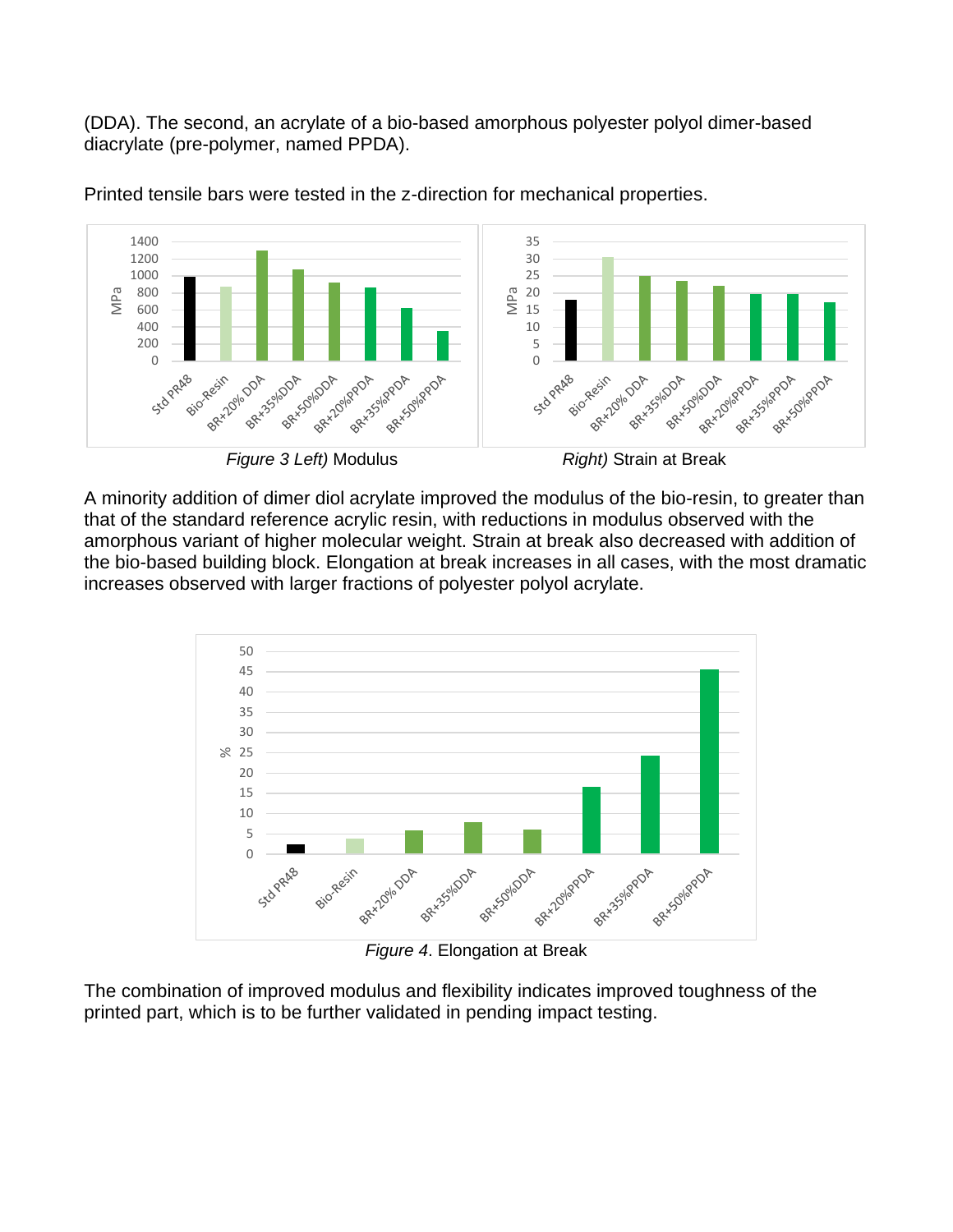## **Extended Duration of Functional Part Usable Lifetime**

The aliphatic nature of the bio-based dimethacrylates is also known to reduce water absorption, and improve resistance to degradation on the basis of exposure to chemicals and UV energy or weathering.

For example, a photocured thermopolastic urethane acrylate was prepared with several different polyols. Tensile bars were in this case molded, and cured before being submitted to a climate chamber for accelerated exposure testing. Only the urethane acrylate which included the dimer based polyester polyol retained tensile strength over 1000 hours, resisting thermooxidation, hydrolysis, and UV.



*Figure 5.* Durability under accelerated aging conditions

# **Conclusion**

Dimer acrylates offer a platform for improving increasing bio-based content, initial mechanical and aesthetic properties, and durability of photopolymerized 3D printed materials. Several monomers have been demonstrated and studied, prepared by a variety of different synthetic approaches. Further studies are ongoing, to allow optimization of the renewable photoreactive building block for a given application or resin system.

### **References**

- 1. Wohlers Associates. (2016). 3D Printing and Additive Manufacturing State of the Industry: Annual Worldwide Progress Report.
- 2. Ligon, S. C., Liska, R., Stampfl, J., Gurr, M., & Mülhaupt, R. (2017). Polymers for 3Dprinting and Customized Additive Manufacturing. *Chemical Reviews Vol. 117*, 10212- 10290.
- 3. deLombard-Watts, M., & Weissman, P. T. (2004). *Comparison of performance of acrylate and methacrylate aliphatic urethanes.* RadTech.
- 4. Lefeuvre, M.; Amjaad, W.; Goldberg, M.; Stanislawski, L. Biomaterials 2005, 26, 5130– 5137.